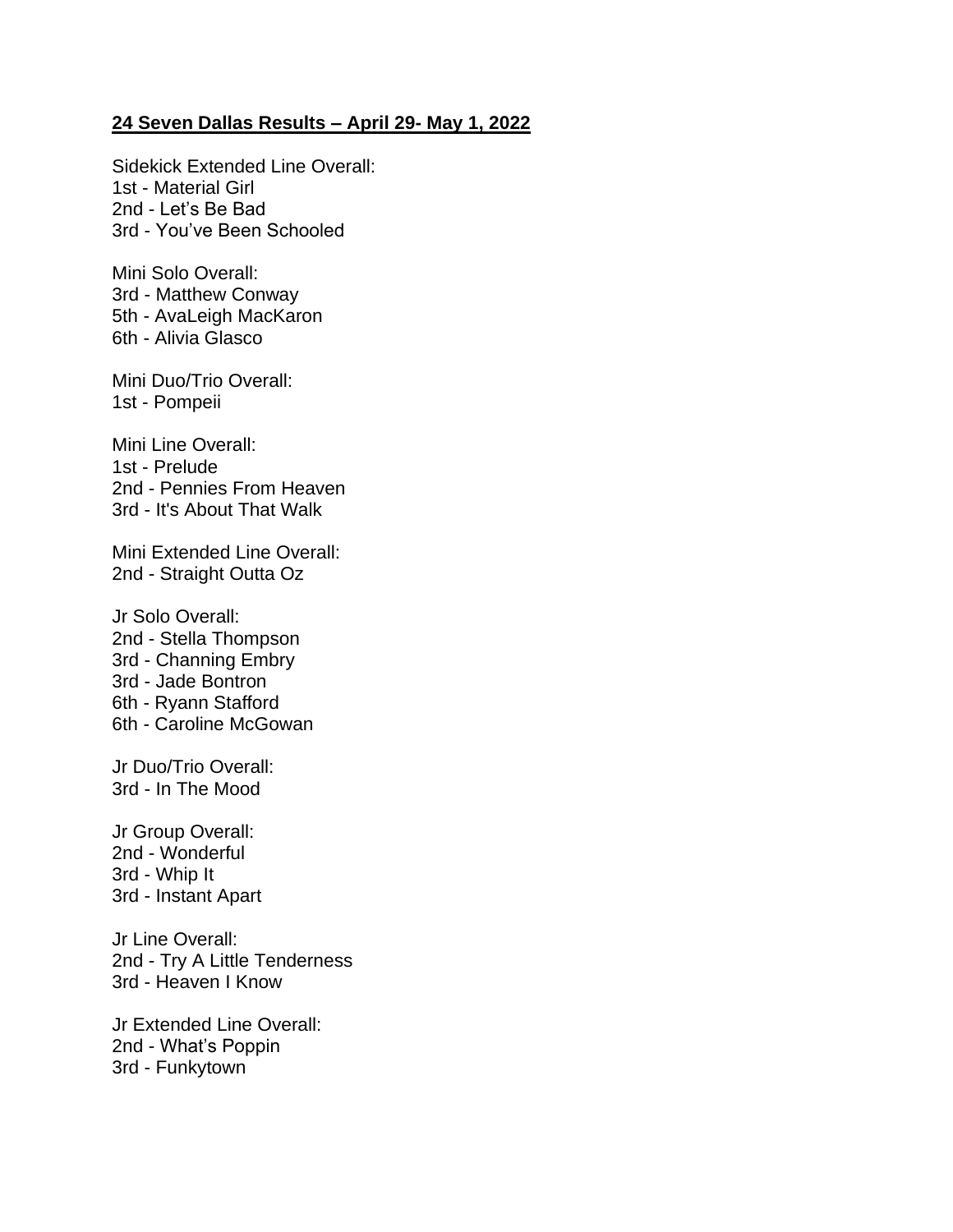Jr Production Overall: 1st - Work Me Down 2nd - Rhythm Nation

Teen Solo Overall:

Teen Duo/Trio Overall: 1st - Every Breath You Take

Teen Group Overall: 3rd - Escapade

Teen Line Overall: 1st - Purple Rain 3rd - Belle Forte Libre

Teen Extended Line Overall: 2nd - This Years Love 3rd - La Fuerza

Teen Production Overall: 1st - Sing It Back

Sr Solo Overall: 1st - Elise Knecht 2nd - Sarah Kate Kurzius 2nd - Isabel Reese 2nd - Reagan Stafford 5th - Dasha Vishnyakova 6th - Dru Neal 7th - Lauren Finnerty

Sr Duo/Trio Overall: 3rd - Our Anything

Sr Group Overall: 3rd - The Heart Escapes 3rd - This Is A Man's World

Sr Line Overall: 1st - Doomed

High Score:

Jazz: 1st - Material Girl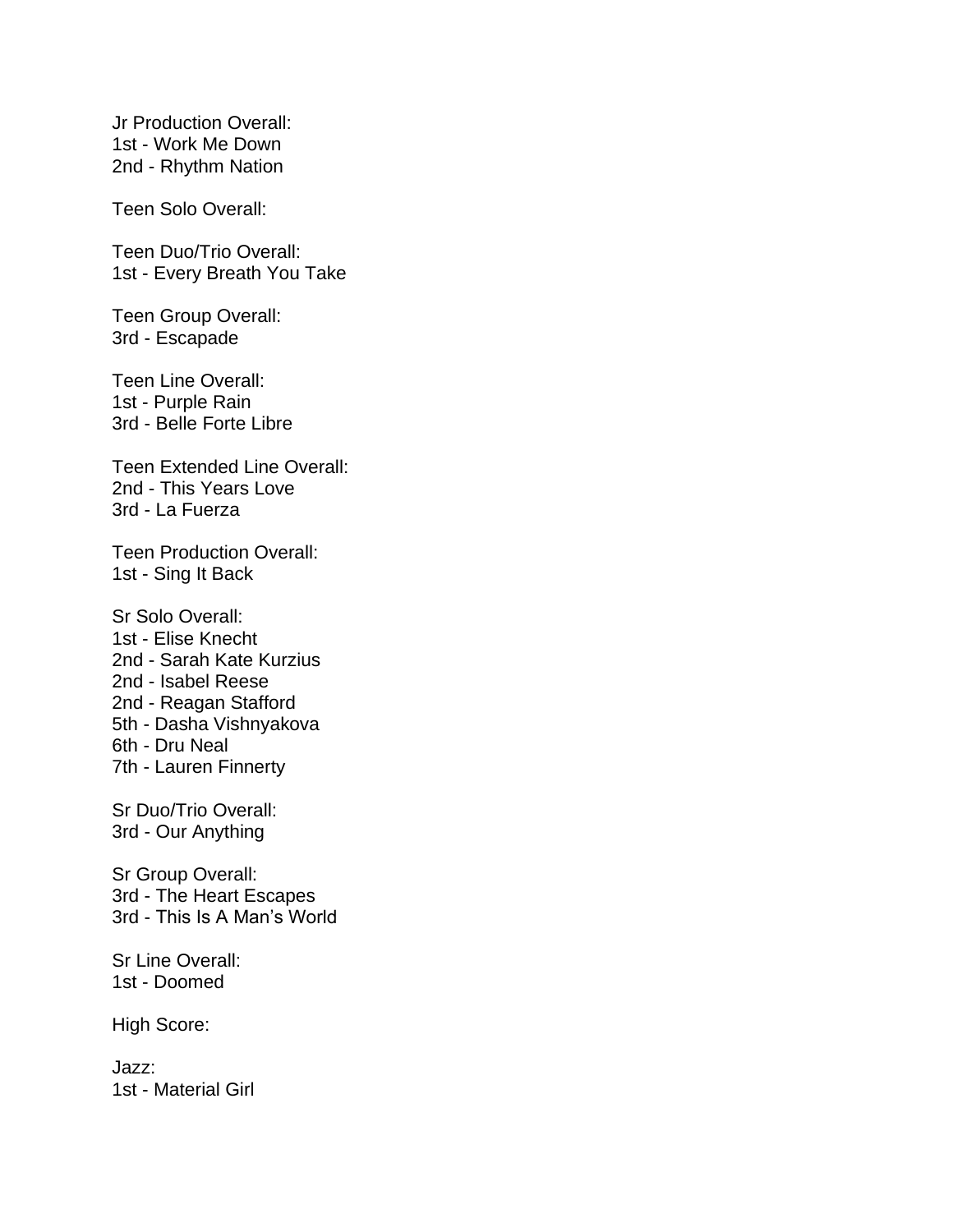2nd - Work Me Down 3rd - Funkytown 1st - Minute Man 2nd - Sing It Back 3rd - It's About That Walk Ballet: 2nd - Passacaglia 1st - The Heart Escapes 1st - Belle Forte Libre 1st - Prelude Tap: 1st - Let's Be Bad 2nd - Wonderful 3rd - Rhythm Nation 2nd - This Is A Man's World 3rd - Freedom 2nd - Escapade 1st - Pennies From Heaven Hip Hop: 1st - You've Been Schooled 1st - What's Poppin 1st - That Good Good 1st - Straight Outta Oz Contemporary: 3rd - Heaven I Know 2nd - Doomed 3rd - Let Me Go Lyrical: 1st - Try A Little Tenderness 2nd - This Years Love 1st - Purple 2nd - Hero Ballroom: 2nd - Move 1st - La Fuerza 2nd - Americano 11 O'Clock: Material Girl Work Me Down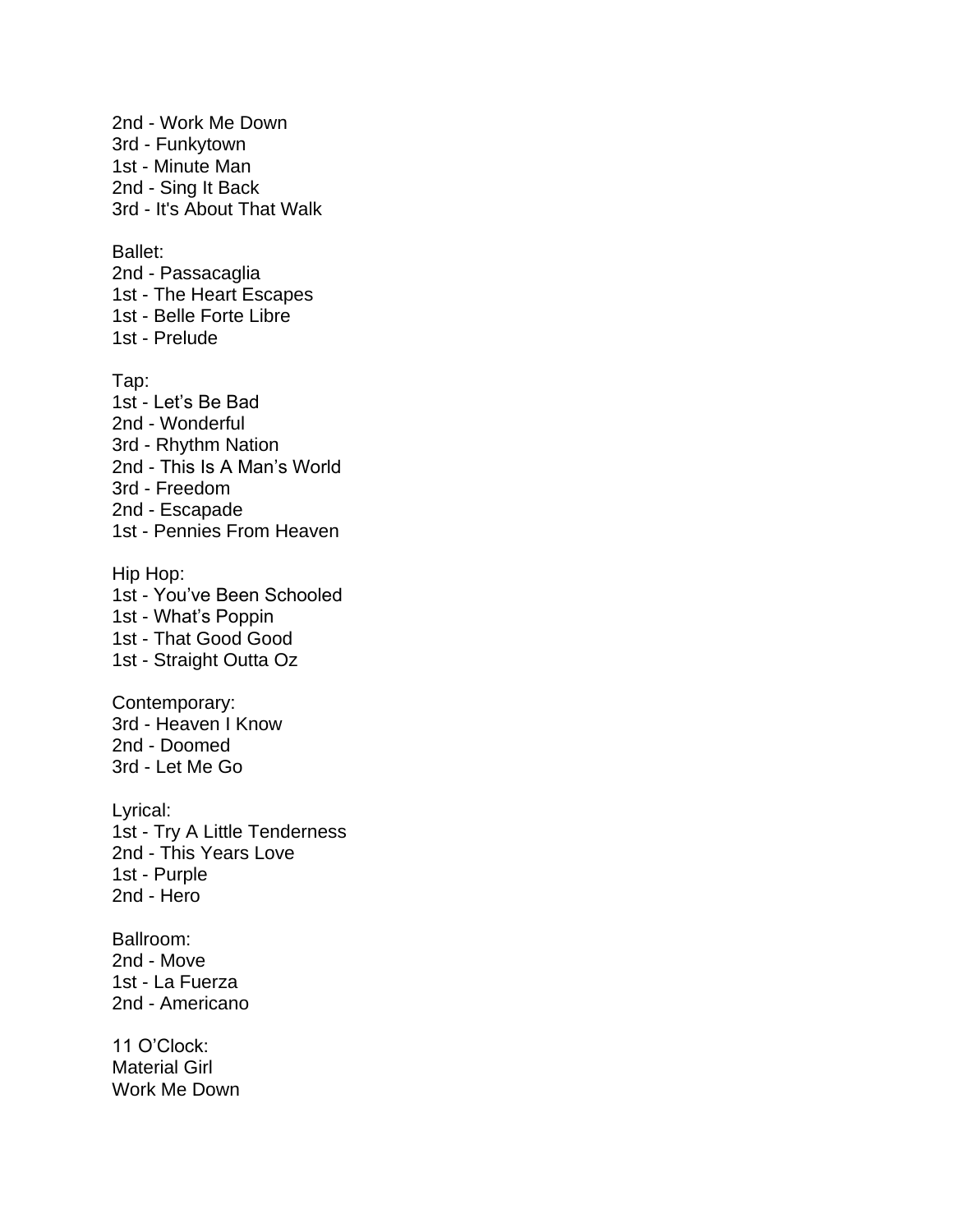Doomed Prelude Purple Rain

Studio Showcase: Purple Rain

## **Scholarships**

Mini Non Stop Dancer Runner Up: Hudson Matthews Charley Gladney Ellison Burbank Marley Houston Bailey Alexander Molly Brown Alivia Glasco Mia McNelis Julia Jarmon Kennedy Moore

Mini Non Stop Dance Winner: Emma Mugati Zoie Robinson Miller Skelte Matthew Conway Ethan Workman

Junior Non Stop Dancer Runner Up: Morgan Foged Ava Couillard Jade Bontron

Junior Non Stop Dancer Winner: Stella Thompson

Teen Non Stop Dancer Runner Up: Ava Mogote Kylenn Pallohusky Abby Knecht Piper Embry Kathryn Martinez Aidan Skelte Austin Tredemeyer Kalen Latin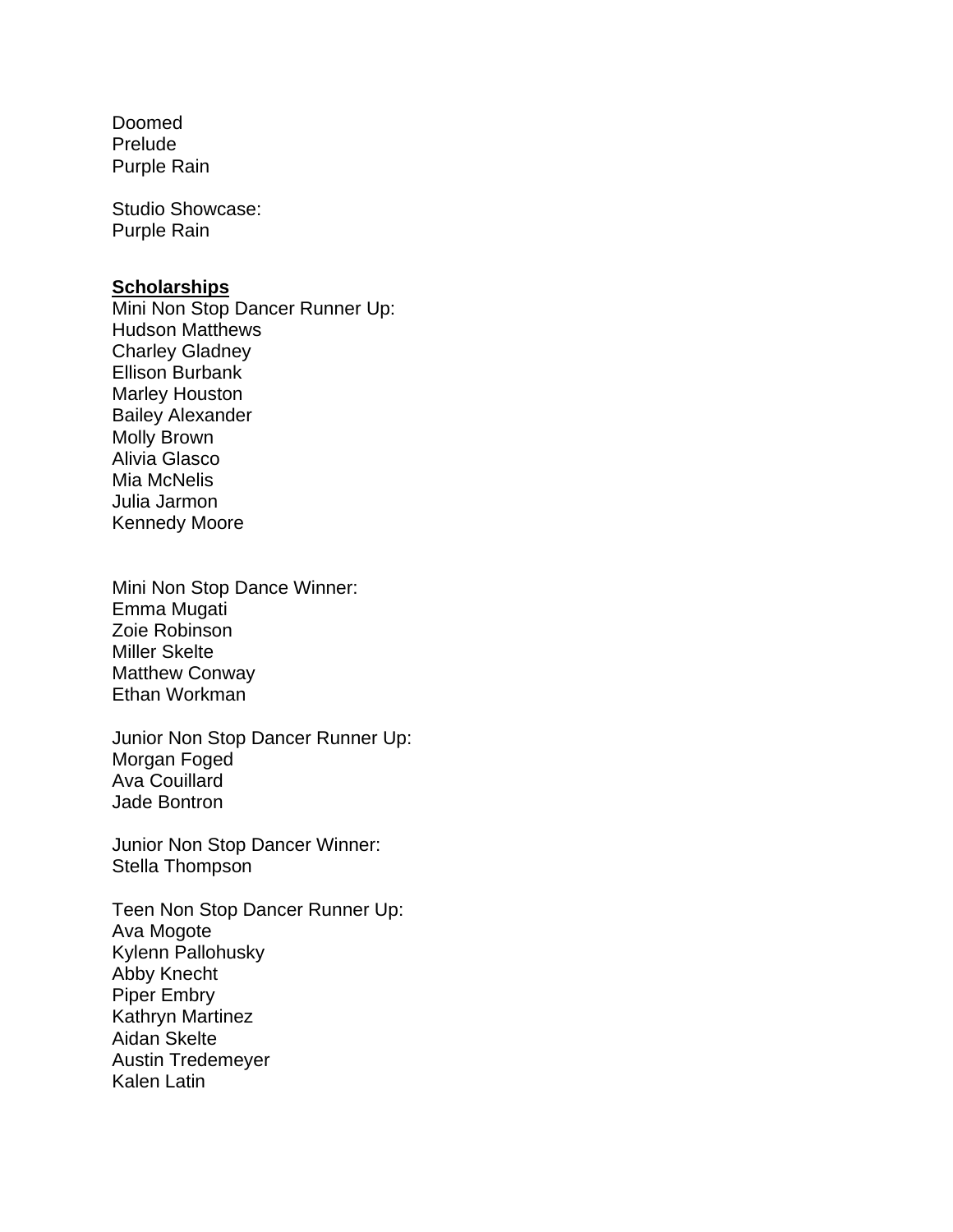Teen Non Stop Dancer Winner: Katie Shinn Alexa Hendricks GiGi Wood Ava Lopina

Senior Non Stop Dancer Runner Up: Sarah Kate Kurzius Dru Neal Dasha Vishnyakova

Senior Non Stop Dancer Winner: Elise Knecht

High Five Scholarships -

Ballet: Willow Hitchman Trinity Cunningham Bella Fiddler Peyton Kessler

Tap: Lillian Smith Emily Stenger Juliana Alacala Emma Gallardo Garcia

Hip Hop: Kirra Burbank Tatum Robinson Aiden Suarez Delena Dever Sydney Marshall Elysia Moore

Jazz/Contemporary: Sienna Pearson Halstyn Hicks Stephanie Lee Ava Matthews

Ballroom: Kenzie Dziedzic Aaliyah LuMaye Maizie Dees